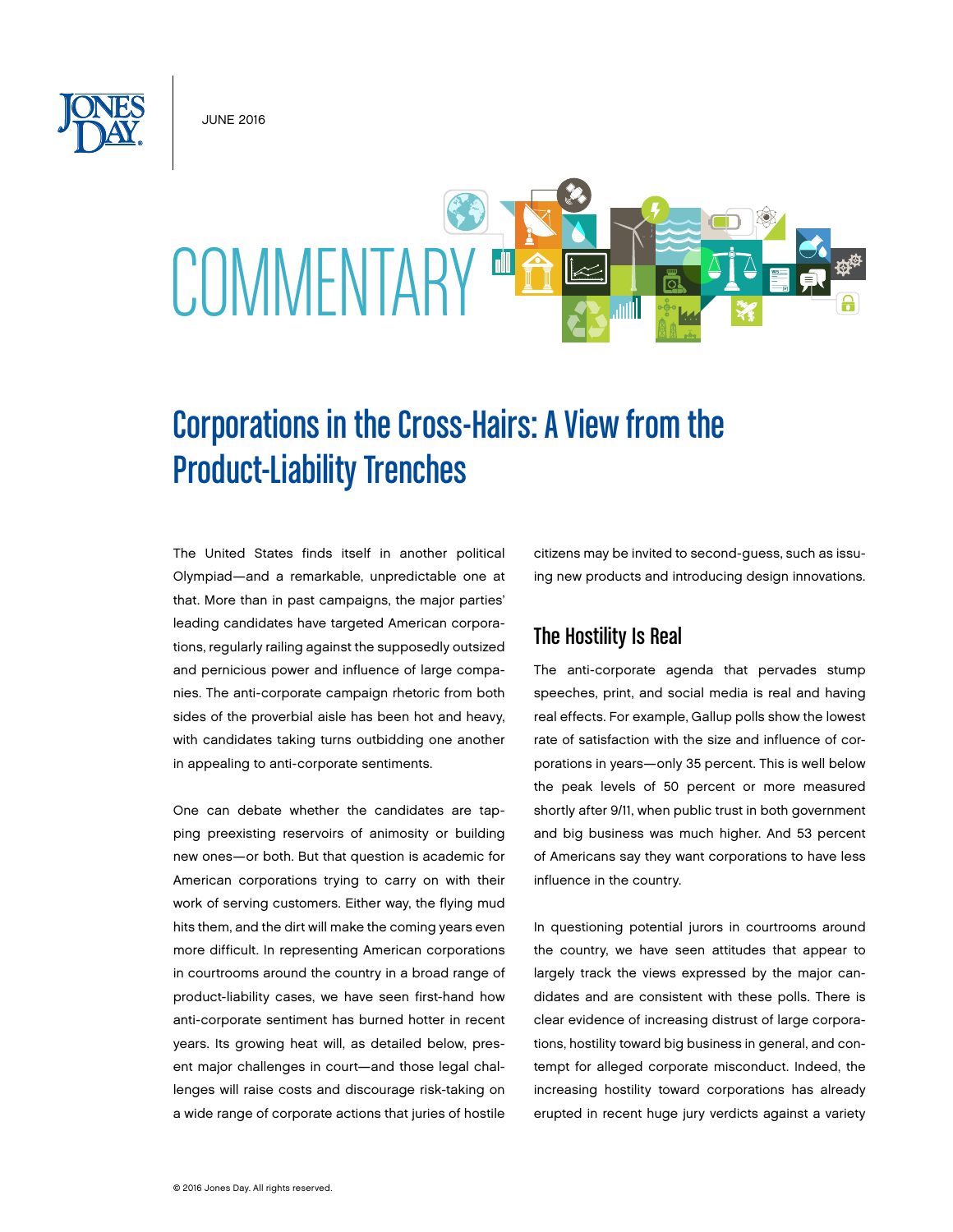of corporate defendants, often (but not always) in traditional "tort belt" states (Texas, Louisiana, and Florida).

These immense verdicts, and others like them, suggest that corporate defendants face tougher jury pools than they did 10 or 20 years ago. That, in turn, will affect both the risk of adverse verdicts and the size of damage awards in the event of an adverse verdict.

## The Plaintiffs' Bar Is Trying to Capitalize

The plaintiffs' bar has been attempting to leverage the anti-corporate mood across a broad front. This has already included changes in jury selection, trial strategy, and types of claims brought.

Jury Selection. In terms of jury selection, we have seen increasing sophistication from the plaintiffs' bar in their jury selection techniques and their use of jury consultants to identify and seat anti-corporate jurors. Some highly successful plaintiff's trial lawyers hire themselves out to pick juries for other trial lawyers, or brag about proprietary "algorithms" or other "scientific" methods of picking juries. Our experience confirms the need for, and advantages of, experienced and sophisticated jury consultants and jury research in highstakes trials, and the change in plaintiffs' counsel's practices, together with the changing popular opinion, make that all the more important now.

"Reptile Theory." A popular plaintiffs' theory—the "reptile theory"—posits that the best way to get large verdicts from a jury is not by appealing to jurors' sympathy for the individual plaintiff who is in the courtroom but by appealing to the jury's anger, fear, and perceived need to protect society from the dangers posed by the defendant's misconduct. These tactics aim to trigger what the plaintiffs' bar terms "lizard brain" instincts of survival and the need to avoid and prevent danger, rather than altruism or a sense of justice.

Notwithstanding the catchy name and the biology analogy, this strategy has more to do with inflaming jurors' negative predispositions and attitudes toward large companies—mirrored in recent claims by the major candidates—and perceived corporate misconduct than it does with any biological

or brain-related instincts. Particularly when permitted to introduce broad-ranging evidence of corporate misconduct, plaintiffs' attorneys who focus on the "bad acts" of the defendant and the dangers such conduct poses to society often are more successful than those who present the "traditional case" focusing on the sympathetic and injured plaintiff.

Of course, the defense can and should defend corporate conduct where good evidence is available and, in general, focus on countering a plaintiff's counsel's arguments. But simply defending each particular challenged act by the defendant or spending too much time attempting to humanize the company can play into the hands of a plaintiff's attorney using "reptile" strategies. As the defense spends more and more time responding to the plaintiff's attacks, the jury spends more and more time thinking about the defendant. Instead, and because jurors tend to think about what the plaintiff could have done (if anything) to avoid the injury, an "asymmetric" defense strategy can be more effective—focusing on the individual plaintiff's conduct, knowledge, and awareness of danger.

This "reptile theory" exacerbates what we have seen for years in various courtrooms; namely, that the plaintiff and defense approaches to a case often are proverbial "ships passing in the night." Each side seeks to make the other one the central focus of the trial, with the plaintiff focusing on supposed corporate "bad acts" and the defense focusing on the decisions the plaintiff made and the risks he or she knowingly encountered. In the current anti-corporate environment, plaintiffs' counsel's efforts to shift the focus away from their clients' decisions, actions, and inactions, and onto the defendant corporations are to be expected, and creative ways to counter this shift are all the more important.

Economic Loss Lawsuits. Plaintiffs' counsel not only have adapted in their jury selection and trial presentation methods but also have modified their long-standing efforts to combine plaintiffs into a single case—a situation where, for plaintiffs' counsel, bigger often really is better. Class and multiplaintiff actions, of course, are not new. But some avenues have, over time, been foreclosed in that, for example, it now is more difficult to bring securities class actions in many jurisdictions, and courts almost everywhere have rejected efforts to aggregate personal injury claims.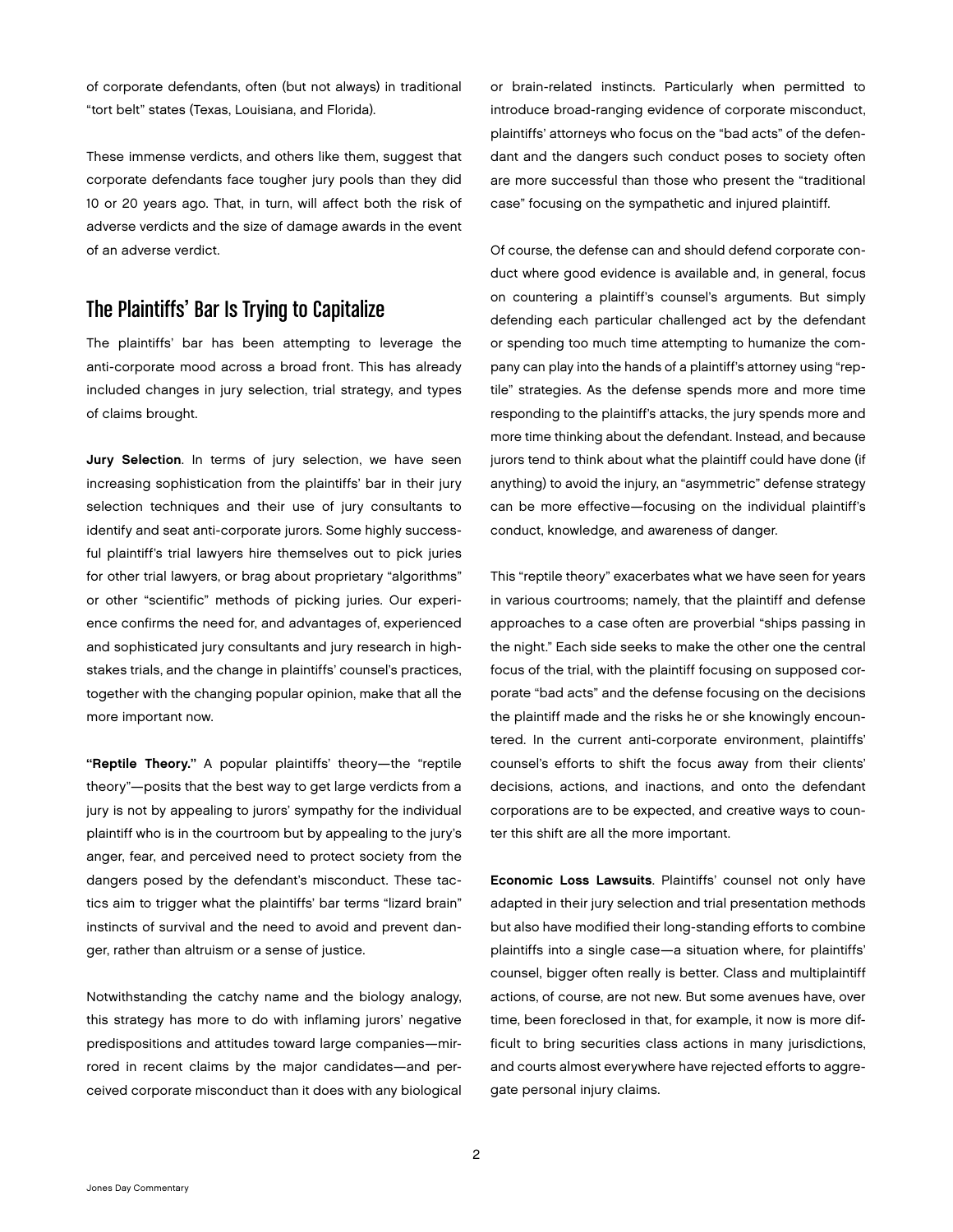As these other avenues increasingly have been foreclosed, plaintiffs have begun bringing product-related lawsuits based—not on alleged personal injuries—but on claimed economic losses. These cases typically are based on state consumer protection or deceptive trade practice statutes, breach of warranty, or state disclosure statutes like California's Proposition 65. They assert that one or more advertising or labeling claims for a product were somehow false or misleading, sometimes relying on federal regulatory labeling requirements. The multiple "natural/no-additive" class actions filed against a number of manufacturers are a recent example of this phenomenon.

The alleged economic losses often are presented as a "loss of benefit" or "loss of value" where the product supposedly does not perform as advertised, or involve claims that the purchase price was an inflated "premium price" that would not have been paid but for violations of the consumer fraud statute or breach of warranty. Successful claims of this type can present astronomical damage claims as plaintiffs simply multiply a per-unit "loss" or "premium" across the relevant sales for a product.

State consumer protection and deceptive trade practice statutes—or breach of warranty claims—are in many respects tailor-made for this purpose. These statutes may have no "individual reliance" or actual injury requirement, and thus these claims present fewer individual issues that would prevent aggregated treatment through class actions or other efforts to consolidate claims. Using these plaintiff-friendly statutes, plaintiffs' counsel scour manufacturers' claims for their products so as to identify anything that is even arguably misleading, often using federal or state regulatory actions as a guide or, according to plaintiffs' counsel, "proof" that the claims are false or misleading. Moreover, the state statutes often permit trebling and recovery of attorneys' fees for successful plaintiffs. This is consistent with plaintiffs' "reptile strategy," which places all the focus on the corporation's conduct and the harm to society while diminishing any attention to an individual plaintiff.

Once cases get to trial, plaintiffs' counsel have been pushing the limits of the evidence rules so as to allow "storyteller" experts, in the guise of expert testimony, to become their advocates from the witness stand. Yet these efforts have had

mixed success, as more states are adopting stricter scrutiny of the reliability of expert testimony by moving to the federal *Daubert* "gatekeeper" standards (e.g., Florida, Wisconsin) or simply applying existing state law more exactingly. Regardless, the rise of economic-loss litigation is likely to continue.

### Criminalizing Corporate Product Liability

But the plaintiffs' bar is not alone in seeking to exploit public disaffection with American corporations. Federal and state prosecutors—the latter often elected, and the former also not always immune to political ambition and public sentiment—have opened what amounts to a second front in defending productrelated claims. Today, prosecutors increasingly turn product issues that previously were resolved through administrative and civil proceedings into criminal investigations and prosecutions. These criminalization efforts were first seen outside the United States where, for example, an airline was convicted of manslaughter in France in 2010 in connection with a crash resulting from debris from one of its planes causing another jet to crash in 2000 (a conviction later overturned on appeal).

But those efforts now are being seen in the United States. Indeed, follow-on criminal investigations and charges now are a fairly standard feature of any highly publicized corporate product issue where government regulations allegedly were violated.

Likewise, claims by the federal government (or individuals claiming to act on its behalf) under the False Claims Act, often in conjunction with criminal charges, have become a common feature in any product-related problem that directly or indirectly relates to sales to or payments by governmental entities or to alleged violations of federal regulations. Such claims have been bolstered in recent years with aggressive theories of both liability and damages. Pharmaceutical manufacturers have paid very substantial amounts to settle False Claims Act cases and related criminal charges relating to their prescription drug marketing and promotion practices. In any industry where products are directly or indirectly sold to the federal government or are subject to a federal regulatory scheme, False Claims Act claims now are standard fare when product-related problems arise.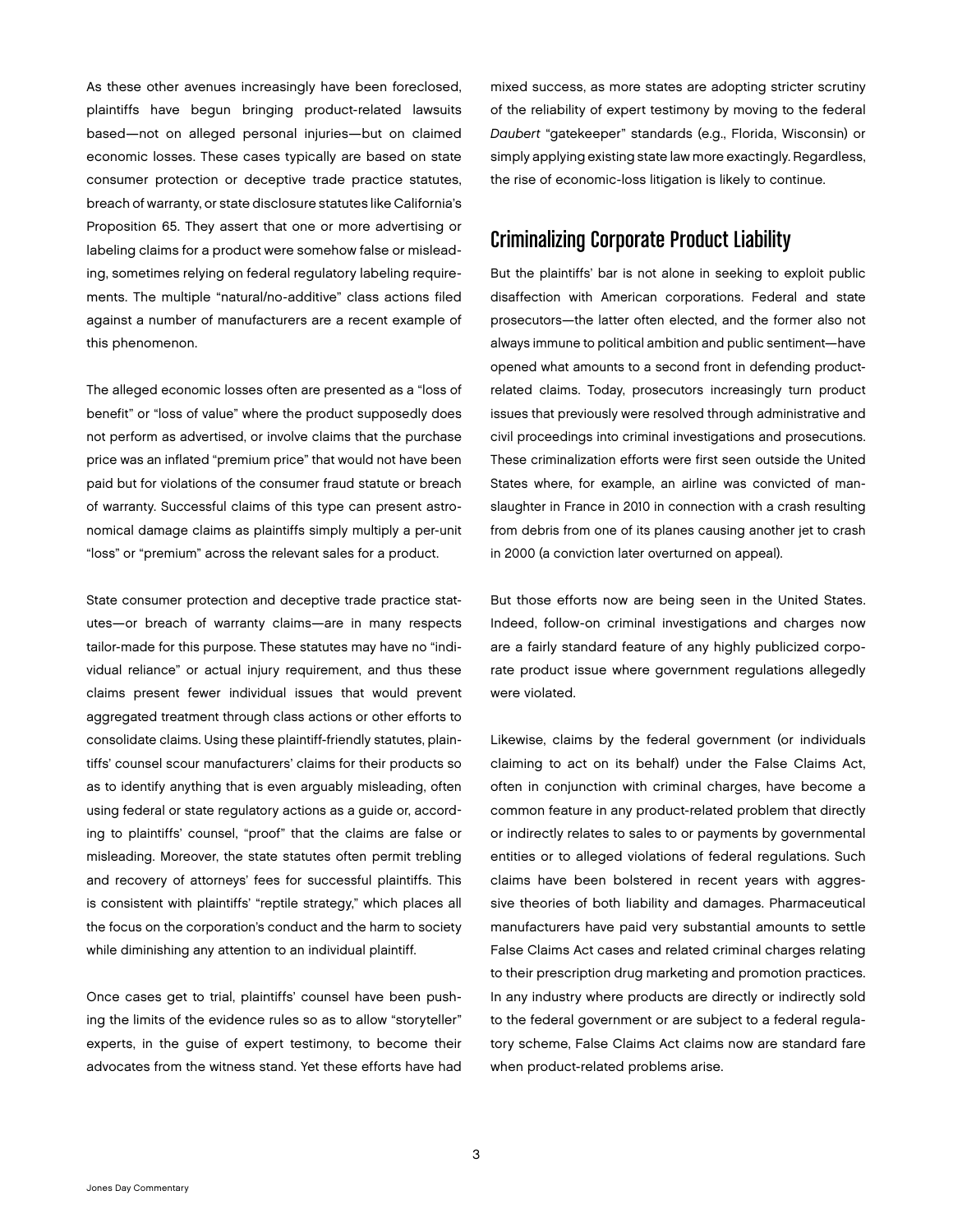### Dividing and Conquering Corporate Management

Further, prosecutors increasingly have focused on bringing criminal charges against individual corporate employees, particularly high-ranking executives and attorneys. Some of these efforts have been unsuccessful, but prosecutors have had many successes, including the convictions of senior executives of major corporations for violating mine safety regulations, food safety regulations, and FDA drug labeling requirements.

This broader government effort to pursue criminal charges against individual employees is reflected in and encouraged by a September 2015 memorandum by U.S. Deputy Attorney General Sally Quillian Yates. There, the Department of Justice announced the following steps: (i) corporations must provide all relevant facts relating to individuals to qualify for cooperation credit; (ii) investigations will focus on individuals from the outset; (iii) government criminal and civil attorneys are to routinely communicate with each other; (iv) the DOJ generally will not release individuals when resolving a corporation's liability; and (v) before resolving claims against a corporation, government attorneys should have a "clear plan to resolve related individual issues." These steps expressly are designed to pressure prosecutors into charging individual employees, as well as to pressure corporations to turn on their own employees by developing and presenting evidence of individual wrongdoing in exchange for more lenient treatment for the corporation. The steps outlined in the Yates Memo very well may hinder efforts to resolve claims against corporations and make defending against supposed corporation criminal wrongdoing even more difficult.

#### Lawsuits of the Future

Looking down the product-liability road, we anticipate increasing use of a tactic plaintiffs' attorneys have used to avoid limits on aggregating personal injury claims—the "no safe level of exposure" claim coupled with a request for medical monitoring as a remedy. By asserting that there is "no

safe level of exposure" to a substance known to be dangerous at higher levels of exposure, plaintiffs build a class from large numbers of persons exhibiting no symptoms or injury and, as a remedy, seek to have the defendant pay for medical monitoring of the uninjured class to find and treat their injuries when they occur.

Medical monitoring claims have received a mixed reaction in state courts, as some states have permitted them to go forward (e.g., Arizona, California, Florida, Maryland, Massachusetts, Missouri, Pennsylvania, Utah, and West Virginia), while the United States Supreme Court in a Federal Employers Liability Act case and other states have not (e.g., Alabama, Kentucky, Michigan, Mississippi, Nevada, New York, and Oregon). Medical monitoring claims, however, are potentially powerful tools that provide plaintiffs' counsel with a ready ability to place substantial sums at risk because they allow aggregating claims, are subject to few limits on the number of claimants, and provide little opportunity for the defendant to shift the focus to the plaintiffs and their choices.

Another approach that may be on the horizon is further use of "addiction" claims to counter and offset consumers' responsibility for their choices to use or consume products with well-known risks. For example, food companies have been threatened with actions—ones roughly modeled on actions filed against cigarette manufacturers—where plaintiffs assert that they are "addicted" to food ingredients—primarily sugar—and thus, the plaintiffs are not responsible for the health consequences of consuming them in excess, such as obesity and diabetes. These actions, which have been threatened for a number of years and have yet to catch on, purportedly will focus on compulsive eaters' "addiction" to highly caloric foods as seen in their inability to stop eating them and changes seen in their brain scans. In any such actions, food companies' efforts to make their products more appealing to consumers, particularly if those efforts involve adding sugar, will, no doubt, be used as evidence of the companies' furthering the plaintiffs' "addictions."